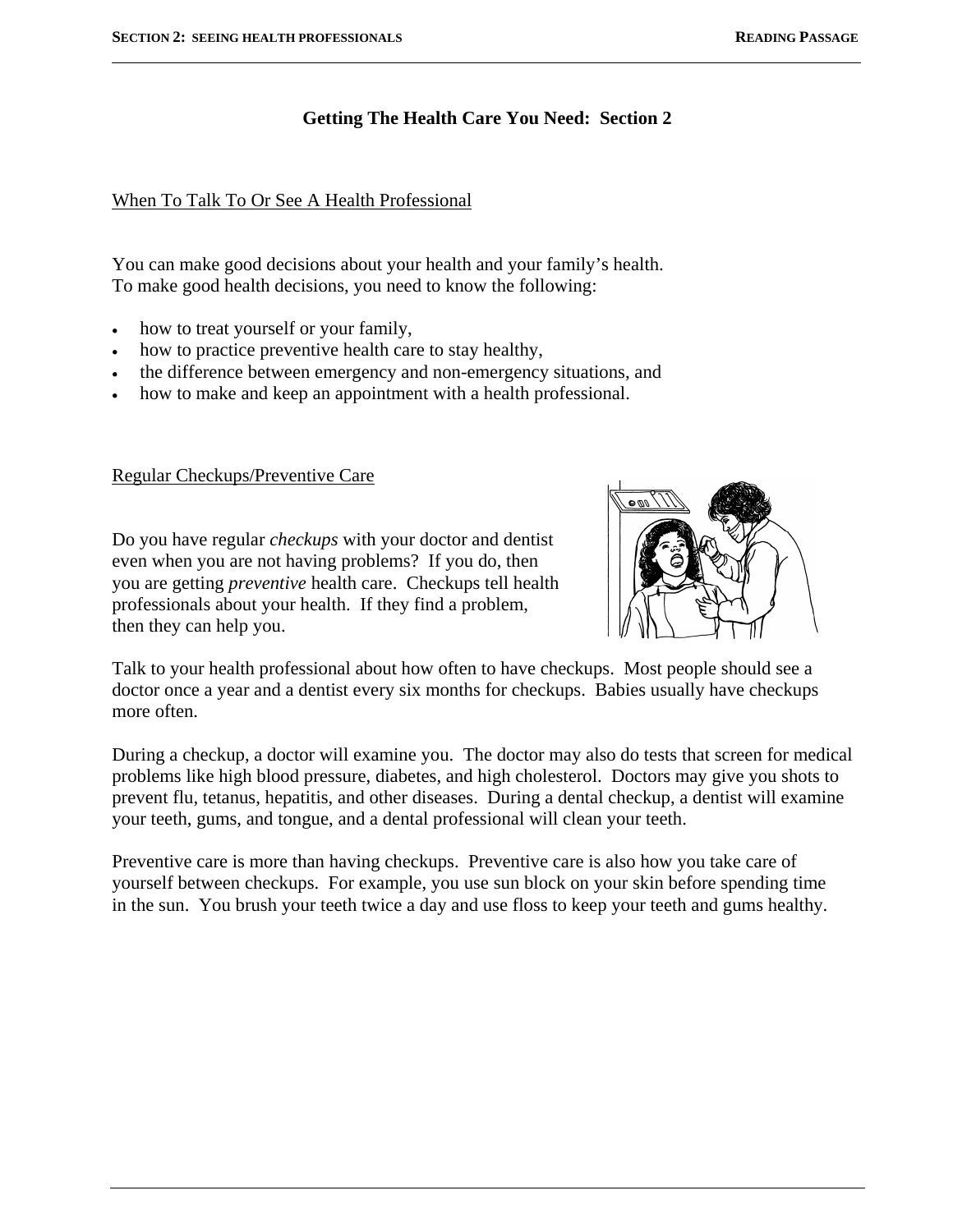#### **Getting The Health Care You Need: Section 2**, continued

#### Emergency Care

l

It is important to know the difference between health emergencies and non-emergencies. Sometimes people have very serious health problems that need immediate treatment by a health professional. Examples of emergencies are *swallowing poison*, *having a very high fever*, *losing a lot of blood*, *breaking a bone*, or *having a heart attack*. People with these kinds of serious problems need help right away. Someone may have to call an ambulance for emergency care. Paramedics or EMTs will come to treat the patient right away. They will also take the patient to the hospital if needed. You can also get emergency help at an immediate care center or hospital emergency room.



People can also have pain or accidents with their teeth. They should call a dentist right away if they have bad tooth pain or if a tooth breaks or is knocked out.

In an emergency, there are things you can do to help. For example, if your tooth is knocked out, put your tooth in a glass of milk and take it with you to the dentist. The dentist may be able to fix it. If someone swallows poison or too much medicine, take the bottle of poison or medicine with you to the hospital. Then the doctors will know how to help.